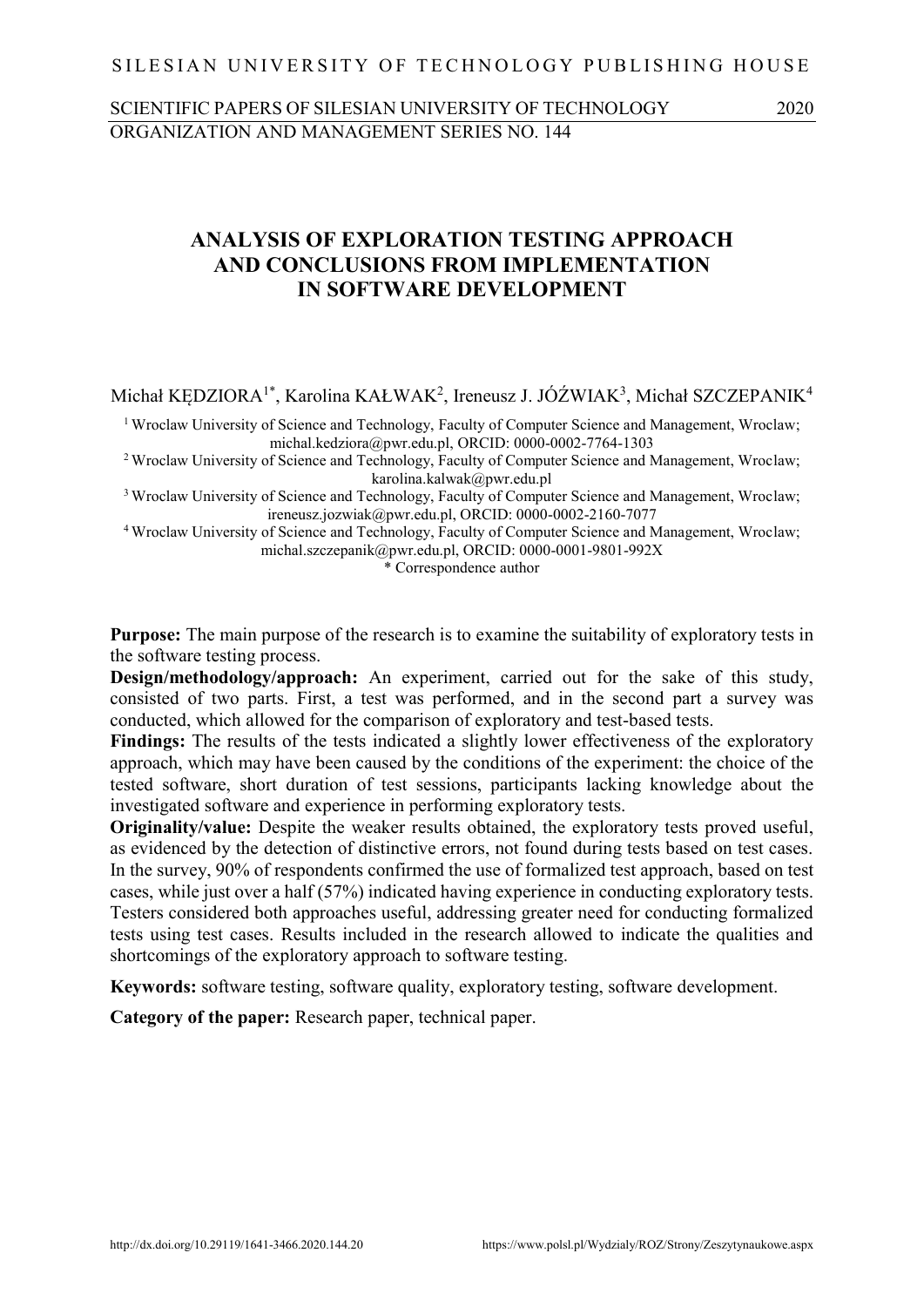## 1. Introduction

Initially, the testing of programs was identified with their debugging (an activity aimed at finding, analyzing and removing the causes of a failure). The period characterized by this approach lasted until about 1957, when Charles L. Baker considered testing and debugging as separate activities in his paper (McCracken, 1957). In the following years, focus was placed on confirming software compliance with the requirements, and the division between testing and debugging was preserved. In 1958, the National Aeronautics and Space Administration (NASA) created the first team of testers to implement a manned space flight project. Three years later, Gerald Weinberg and Herbert Leeds devoted the entire chapter of their book to the discussion about the objectives of software testing (Leeds, and Weinberg, 1961). In 1967, William Elmendorf argued about the need for greater formalization and discipline in the conduct of testing (Elmendorf, 1967). Two years later, for the first time, one of the basic principles of testing was formulated, which stated that: "Testing reveals the presence of defects, not the lack thereof", which was authored by Edsger Dijkstra. In 1970, Winston Royce focused on describing the cascading (sequential) model of software development, also paying attention to the need to test it (Royce, 1970). In 1977, T. Gilb focused on the metrics used to evaluate the software (Gilb, 1977). The trend in testing has turned towards understanding testing as a tool for determining software quality. In 1982, G. Weinberg described the iterative method of production and testing (Weinberg, 1982). Then, the iterative approach was used in 1993, when Scrum was first produced and, 3 years later, Extreme Programming. Earlier, in 1988, the term "exploratory testing" was used for the first time (Kaner, 1988). In 2001, the Agile manifesto was published, which is a set of common rules for agile software development methodologies (IEEE, 2008; ISO/IEC/IEEE, 2013; IEEE, 2014; ISO/IEC, 2011). A year later, the International Software Testing Qualifications Board organization was established (Muller et al., 2005). Current Software Engineering and Knowledge Engineering approach also describes testing and software quality assurance as one of the challenges along with the current trends (Xu, 2015; Hurley, 1995). Another area is real-time automated testing (Guo et al., 2018; Bures et al., 2018) or special software testing architecture and business models (Vukovic et al., 2018; Jihyun et al., 2018).

# 30 **2. Exploratory Testing**

Exploratory testing is one of the possible approaches to software testing currently used. It is based on a simple, quite intuitive assumption of continuous and parallel learning, creating and performing tests and reporting their results (Whittaker, 2009). This definition, although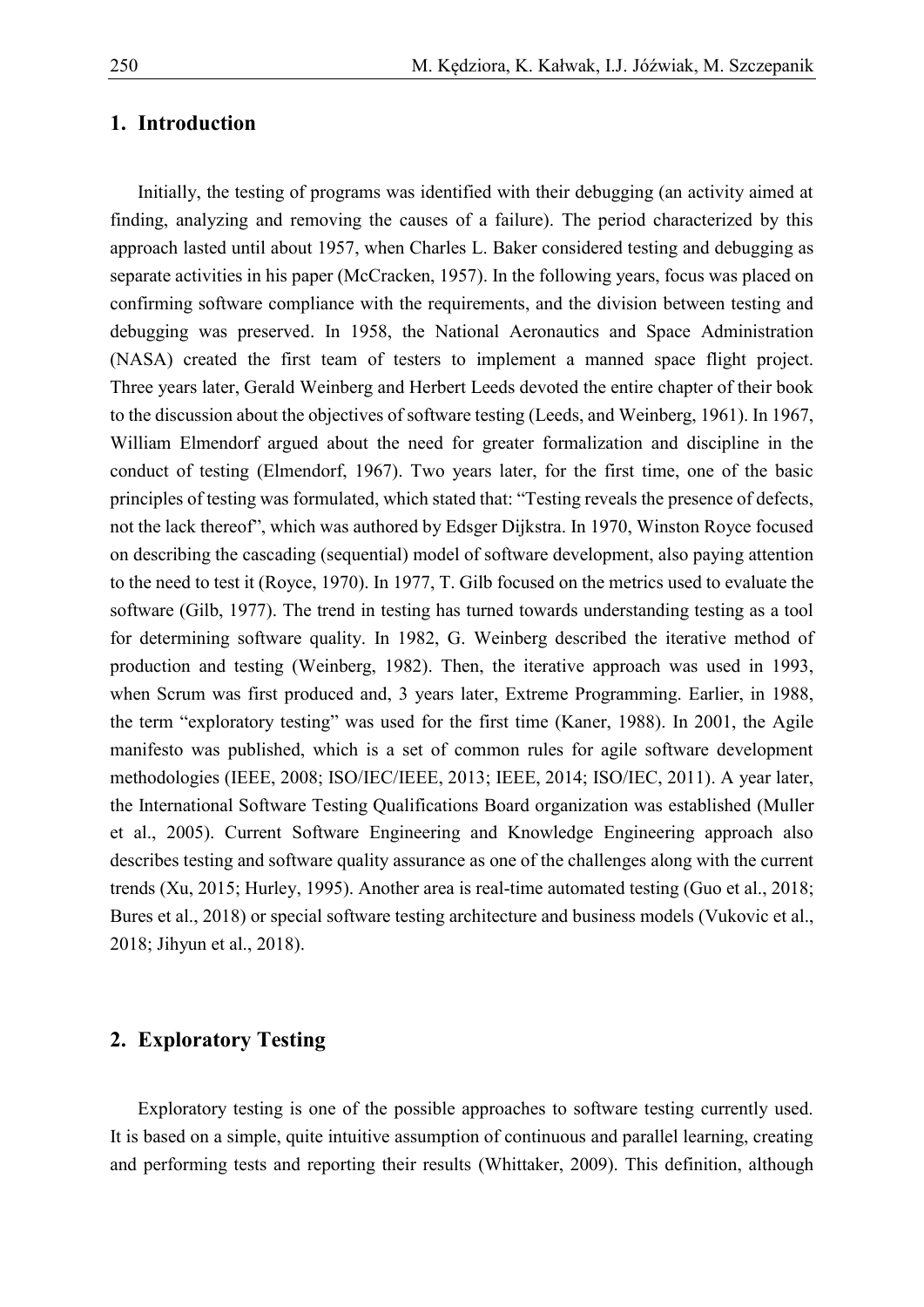understandable, is also very short and general. The structure of such an approach largely 2 depends on the context and conditions of a specific programming project, which may give the impression that exploratory testing is not structured and has no specific rules. According to 4 J. Bach (Bach, 2003), this is one of the reasons why, in the era of automation, scripting and 5 creating test cases, exploratory testing can be depreciated, considered impractical, or only useful in special cases (Itkonen et al., 2009; Shoaib et al., 2009; Tinkham et al., 2003; 7 Agruss et al., 2000). Researchers have investigated the effectiveness of exploratory testing 8 (Itkonen, and Rautiainen, 2005; Itkonen et al., 2007) and compared it with other approaches of software testing. Literature research, done by the authors, indicated that the subject of exploratory testing and its efficiency compared to other approaches is relatively poorly described in the scientific literature, which was one of the factors taken into account when 12 choosing the topic of the work, as well as the experiment planned as a part of it. The research problem at work was the assessment of the usefulness of exploratory tests in the study of the produced software, as well as the comparison of their effectiveness with formalized tests, based on test cases. Based on the research problem, the purpose of the research was to design, execute and analyze the results of the experiment that, in practice, tested the effectiveness of both approaches to software testing. This allowed not only to examine the usefulness of exploratory tests, but also to compare them with tests using test cases.

Exploratory tests are a type of software testing techniques that focuses on, in the simplest terms, parallel learning, creating and performing tests and reporting their results. This approach is quite different from tests based on the creation of test cases, and therefore automatic tests. However, in comparison with informal test techniques, it is often more structured and 23 disciplined (Hellmann et al., 2011; Pfahl et. al., 2014; Patton, 2002; Myers et al., 2005). 24 For this reason, in a certain context, exploratory tests can be considered an intermediary link between formal and informal testing.

26 In contrast to TCT-based tests, exploratory testing is not intended to "mechanize", formalize 27 and standardize the testing process. The test method depends, to a large extent, on the tester or 28 the team performing it, which is why their skills are an important factor. Also, software usability is a factor that should be considered (Weichbroth, 2018). Knowledge and experience are of great importance, helping in guessing mistakes, as well as selecting and focusing on those 31 elements of the tested software, where the appearance of defects is very likely. During the 32 preparation of exploratory tests one should focus on their basic factors: test sessions last for a certain time, e.g. 1-2 hours, during which the tester or the team performs manual tests by interacting with running, tested software, in order to achieve a specific test purpose, 35 e.g. examining a specific group of functionalities of a given application or checking the 36 correctness of data integration between elements of the tested system, in order to finally report test results. The main factors will, therefore, be: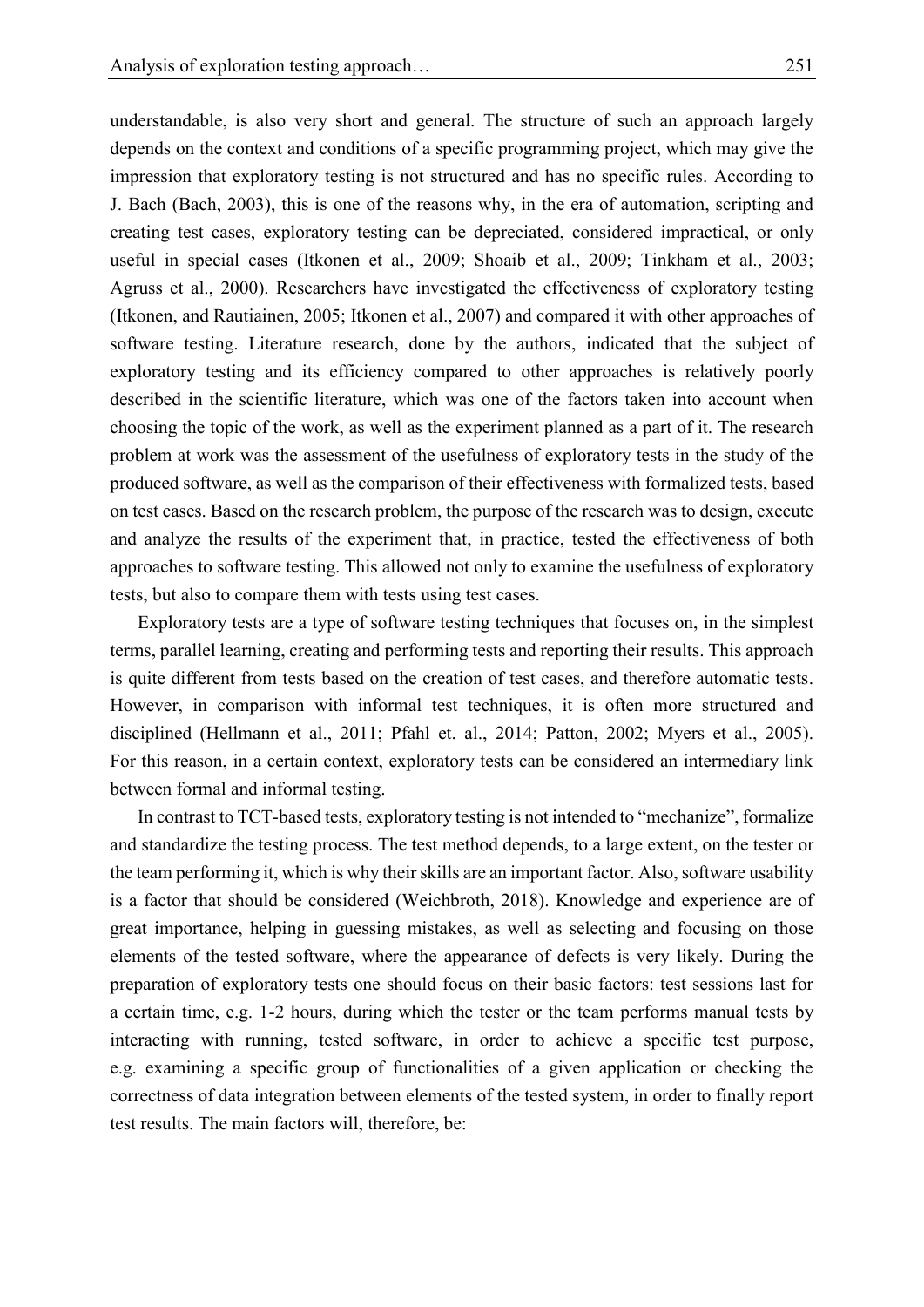- time and length of testing,
- 2 tester, or a group of testers selected for testing,
- 3 tested product application, program, system or its element,
- 4 the purpose of the tests guidelines indicating what area/characteristics of the developed software should be tested,
- 6 reporting of results a description of found defects, comments, suggestions regarding changes in the program, tips for carrying out further tests.

The essence of exploration tests is based on a large freedom of their implementation, combined with limited constraints to support their structuring. For example, each test session has a specific duration and goal to achieve. Often, test sessions begin with the presentation of only the main purpose of the test on the so-called test card, with the addition of any proposed ideas supporting testing. During the test session, the testers create and implement test scenarios themselves, often without long preparation, but if they recognize that project documentation 14 (e.g. its requirements), record of results of previous test sessions or tests carried out using other techniques may be useful, they can prepare for the upcoming session by analyzing those. However, it is a quite rare practice. In the event that the behavior of the program at a certain point attracts their attention, they may, at any time, modify the test and examine the element that interests them. Thanks to the parallel execution and analysis, the tester learns to perform tests, as well as the operation of a given program, which allows them to create further test cases. At the moment when the tester determines that a given software element is tested well enough, 21 or the tests take too long, they may stop the task and focus on, for example, other software functionalities. If the tester is dealing with relatively new software, or one that is poorly documented, the lessons learned from the tests may be useful in creating test cases for more 24 formalized forms of testing in the future. In practice, the most useful traits of an exploratory tester are:

- ability to create, analyze and modify tests in the current mode, which systematically allows for effective software exploration,
- ability of careful observation in contrast to focusing only on the expected results of the test case, the tester is supposed to observe and identify any unusual behavior of the program that may indicate defects,
- ability to think critically the tester should be able to assess and explain the logic of their reasoning, also by looking for mistakes in their approach,
- <sup>3</sup> ability to create a variety of ideas an experienced tester generates more qualitative ideas regarding, for example, the methods of finding subsequent defects or the nature of tests carried out,
- ability to use available resources using tools and devices supporting testing, sources of knowledge about the project, tests etc., expanding knowledge and know-how.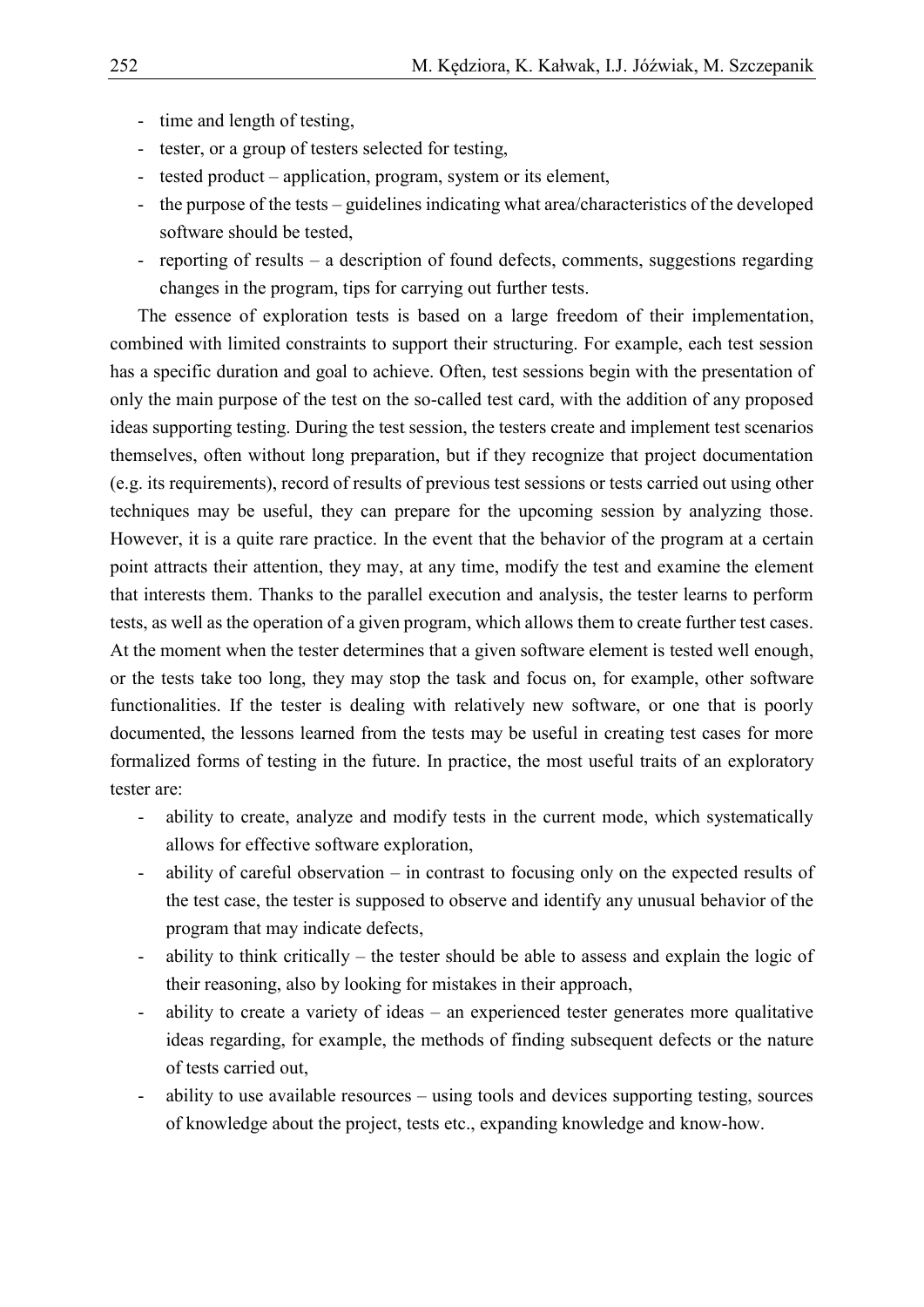### 1 **3. Methodology of research**

As part of the work, an experiment was carried out, which was divided into two parts: 3 empirical research, involving the execution of software tests, and conducting a survey among research participants.

5 The first part of the research was aimed at conducting a practical study, comparing the 6 effectiveness of two testing methods: exploratory and based on test cases. During the planning 7 of the empirical study, the next two stages of the experiment were distinguished. The first involved a selected research group, tasked with conducting exploratory tests in short 15-minute test sessions on the software provided for testing. The second part of the research focused on the tests based on a previously prepared list of test cases, conducted by the same group of participants. The length of this type of test was also determined to be 15 minutes. Details of the exact course of empirical research are described in the further part of the paper.

The second part of the experiment was to conduct a survey among the participants. It was decided to include questions in the survey, which were supposed to focus on the current 15 experience in software testing, opinions on exploratory testing techniques and the ones based 16 on test cases, assessment of individual elements, as well as lessons learned from the experiment. 17 For obvious reasons, the survey was to be filled only after the practical part of the experiment.

The results obtained on the basis of empirical studies and questionnaires for participants of the experiment were presented in the further part of the paper for further analysis. For some of 20 the questions contained in the survey, requiring a subjective assessment from the respondent, a five-point Likert scale was used (Likert, 1932). The scale was originally introduced to 22 research in the field of psychology, as early as in the 1930s, by the American psychologist and sociologist Rensis Likert. He created a bipolar interval scale, allowing for the examination of subjective feelings of the respondent. At both ends of the scale, there are opposite values, and its interval character means that the distance between successively ranked points of the scale is equal – values in subsequent points of the scale are graded. The Likert scale was chosen 27 due to its advantages, including the ease of use and flexibility, enabling quick comparison of the obtained results and facilitating further analysis of results, segmentation and factor analysis.

#### 29 **3.1. Determining the research group**

The first and most important element of the experiment was the selection of a research 31 group, i.e. participants engaged in the study. It was decided that only people who have 32 professional experience related to software development would take part in the research. Additionally, due to the nature of the experiment (verifying the effectiveness of testing techniques), it was decided to include only those people, who professionally dealt with software testing. In some companies, the implementation of specific projects involves the use of 36 programmers, project managers, "user experience" creators in testing etc. However,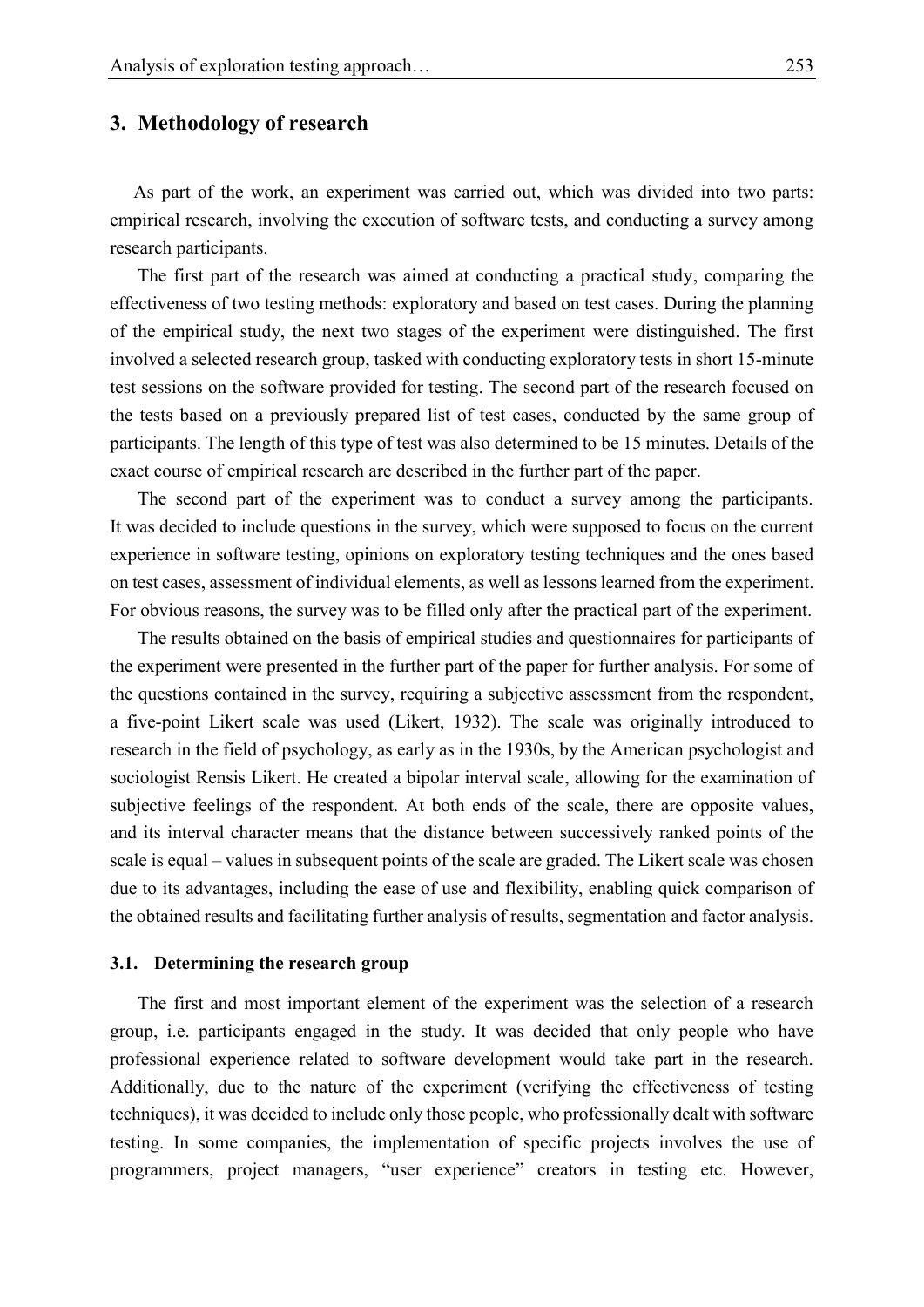1 they usually have much less experience in testing, so it was decided that only people who work as testers would take part in the study. This allowed for the experiment to be carried out, as well as an analysis to be performed on the results obtained for the group of people potentially interested in the comparison of the tested methods of software testing. Due to the limited human 5 resources to participate in the study, it was decided to invite testers from two software companies operating in Wroclaw. At the beginning of the experiment, both companies employed more than 1,000 employees, of which over 400 were software testers. Thirty testers 8 – 15 persons from each company – were selected to take part in the research. The group included 9 testers aged between 25 and 40, with professional experience from less than one year to 11 years as a tester.

#### 11 **3.2. Testing scenarios**

A set consisting of 3 programming products, characterized below, was selected for testing. The features of individual projects are summarized in Table 1.

| Feature                                     | Project A                                         | <b>Project B</b>                                                   | <b>Project C</b>                                            |
|---------------------------------------------|---------------------------------------------------|--------------------------------------------------------------------|-------------------------------------------------------------|
| People involved<br>in the project           | $\leq$ 20                                         | >100                                                               | $<$ 30                                                      |
| <b>Product type</b>                         | Application used for<br>transmission and playback | Browser mechanism<br>dedicated to the needs of<br>smart TV devices | Service software for<br>technical testing of<br>smartphones |
| <b>Users</b>                                | <b>Customers</b>                                  | Web application<br>developers, indirectly<br>clients               | Employees of dedicated<br>technical service                 |
| <b>Estimated number</b><br>of product users | >1000                                             | >100,000                                                           | ${}_{\leq 1000}$                                            |

#### **Table 1.**

15 *List of Projects' Features*

Source: own work.

Project  $A$  – an internet application that broadcasts the most popular sports events, dedicated for certification and publication in a specific app store. This store is available globally as part of the smart TV service on a huge collection of devices, including televisions and set-top boxes manufactured by major manufacturers, including Sony, Samsung, Vestel, Tivo, Hisense, Sharp etc. The application has been passed for testing by an external developer, who 22 does not have physical access to the devices, on which the application was intended for 23 publication, along with modest documentation. The application had 2 modes of action: free, for unregistered users, and premium for those paying a subscription. To use premium content, 25 authorization with login and password was required. The multimedia content of the application 26 consisted in video records of sports events, including American football, football, tennis, 27 table tennis, basketball, hockey etc. divided into separate categories. The application test card 28 contained an examination of the basic functionalities of the application, i.e. logging in to the premium account, playing the multimedia content from all categories, testing application settings and video search tool on one device selected for testing.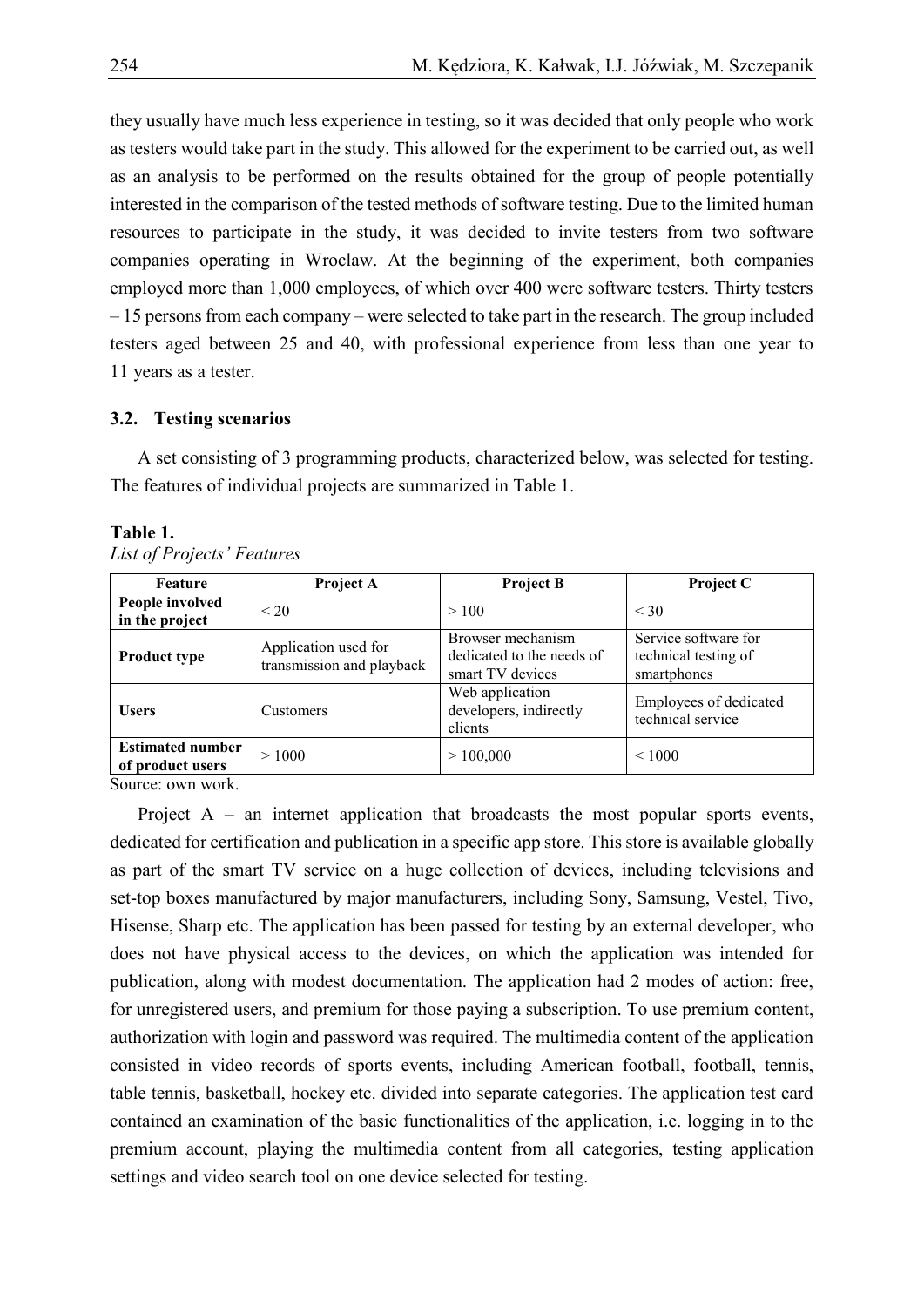Project  $B - a$  built-in browser mechanism, with an extended API, based on the Chromium 2 project, implementing a set of international and industry standards for downloading and 3 rendering websites, as well as launching and playing their content, especially live video and audio content. This mechanism was used on devices supporting Smart TV services, i.e. TV sets 5 and set-top boxes from producers such as Hisense, Sony and Samsung as a tool enabling maintenance of the online application store mentioned earlier in the description of Project A. At the time of the experiment, the software was in the final phase of production. It is worth adding, that it was the next version of the software, several previous implementations of which were successfully built into hundreds of thousands of TV devices available around the world. Due to the complexity of the project, the test card limited the tests only to check the functionality related to the support of video and audio playback.

#### 12 **Table 2.**

| Parameter                | <b>Project A</b> | <b>Project B</b> | <b>Project C</b> |
|--------------------------|------------------|------------------|------------------|
| Defects (TE)             |                  |                  |                  |
| <b>Defects</b> (TCT)     |                  |                  |                  |
| Defects found only in TE |                  |                  |                  |
| <b>Priority</b>          |                  |                  |                  |

List of averaged results in each parameter for each project

Source: own work.

Project  $C - a$  new version of the program, which is subject to frequent changes, being in the 16 advanced phase of production, used to test the so-called points-of-care on smartphones made by a popular manufacturer of mobile phones. The program, after running in a special 18 environment on a standard office computer and via a wired connection with a telephone, is used 19 to test the correct operation of a wide range of phone functionalities, including display function, speakers, Bluetooth connectivity, Wi-Fi etc. One of the available phone models was selected 21 for the tests, and the test card suggested testing the functionalities related to the display.

22 For the needs of the project, clients and in order to comply with copyrights, all names and 23 information that could directly indicate a particular product have been removed from the work 24 or replaced and made available only to testers participating in the experiment. The proposed 25 goals, included in the test sheets for experimental tests, also had a corresponding list of test 26 cases, together with specific test scenarios, ready to be carried out. Lists of test cases exceeded 27 the possibility of manual testing within 15 minutes, for obvious reasons, therefore, they were appropriately shortened to give the possibility to perform tests in full. The fragment of the test 29 list used in Project A was placed in work attachments. None of the testers participating in the study had to deal with the selected software before, thus, before the tests, a short description of the tested software was given and it was presented in practice. Each of the projects was tested by 10 testers. The group was randomly divided into 3 subgroups, the task of each was to test a single project.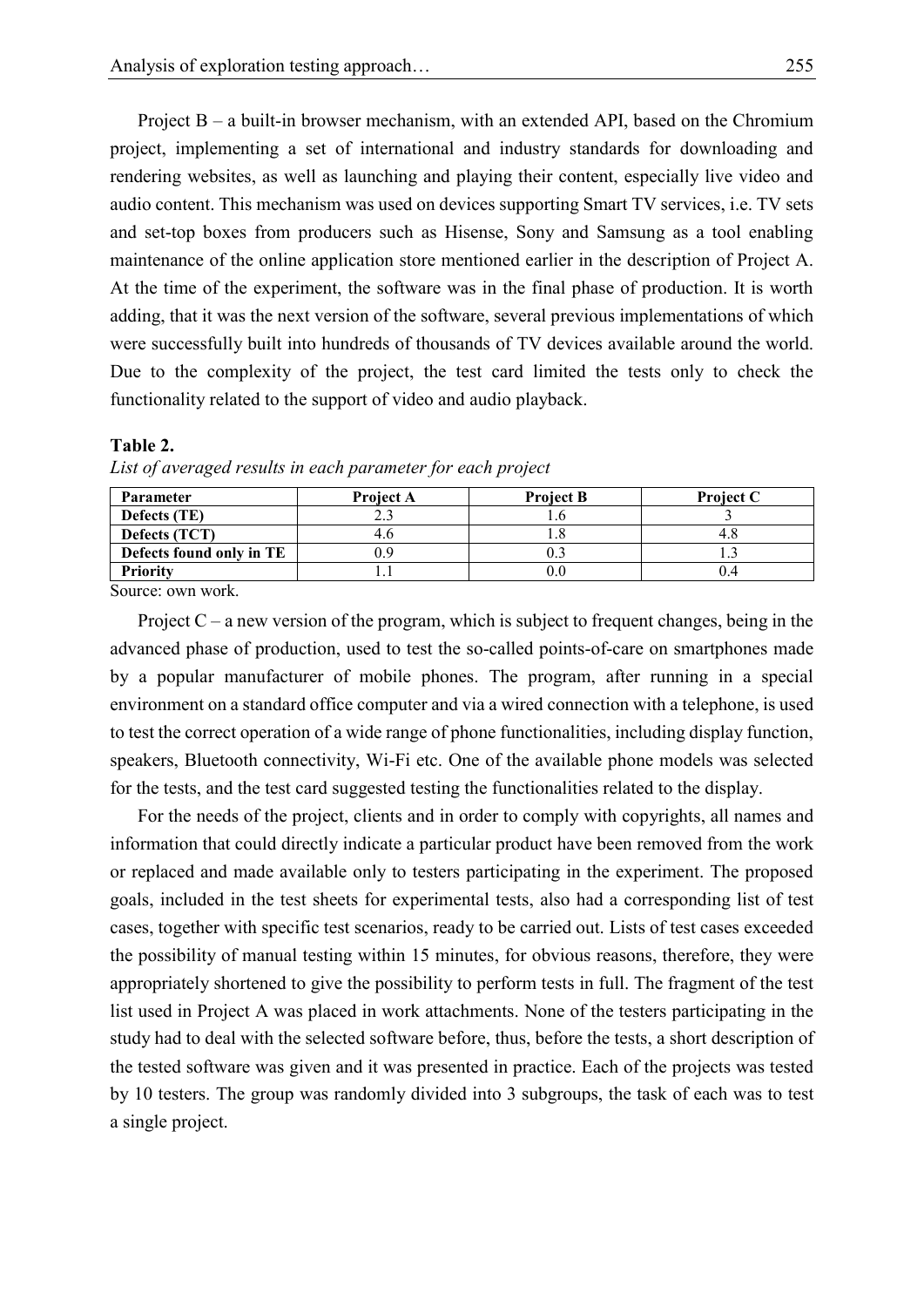The research group recorded the test results (comments and a description of the errors found) on the computer in a simple file with .txt extension. Next, they were analyzed by the authors of the research. The selected parameters, describing the results of the empirical tests, included the number of defects found, the number of defects impossible to reproduce using the list of test cases and the ratio of priority defects of all identified parameters.

Defects found and described in the course of the research, including the scenarios allowing for their replication, were then subjectively assessed by the authors, taking into account their actual occurrence, intelligibility and correctness of the described scenarios. The purpose was to 9 remove erroneous or incomplete descriptions of defects and to assign priorities to individual errors.

#### 11 **3.3. The experiment**

The practical part of the experiment was carried out within 5 days at the headquarters of 13 one of the programming companies in Wroclaw (Poland). Defects found by testers were described by them in a simple file with .txt extension, in a way typical for each of them, 15 there was no established concept. During the tests, the authors of the research were present on 16 the spot as experts, assisting the participants of the experiment and watching over the correct course of tests and surveys. A single test session for a tester was carried out according to the following scheme: Stage  $1 - a 10$ -minute introduction to the subject of the randomly selected project (A, B or C) and the presentation of the software and equipment needed to carry out the tests, as well as the available project documentation. Stage  $2 - a$  15-minute session of exploratory tests, conducted in accordance with the test card. Stage  $3 - a$  short break. Stage  $4$ a 15-minute test session, based on the prepared list of test cases. Stage  $5 -$  filling out the 23 questionnaire form. The use of the survey in the work was decided in order to gain access to 24 the conclusions and experiences of a wide group of testers taking part in the survey. The survey 25 project assumed the acquisition of information characterizing individual testers in the context 26 of professional experience and experiment.

### 27 **4. Analysis of results**

This part presents the results of the tests carried out, both the test part and the questionnaire. In order to organize and facilitate further analyzes, the data is presented in tables and depicted graphically. In individual places, the results of the research on the conducted exploratory tests were marked with the abbreviation TE, while the tests based on test cases were referred to using 32 the abbreviation TCT. Lists of averaged results in each parameter for each project are shown in Table 2. The results of the part of the experiment devoted to software testing are shown graphically in diagrams (Figures 1, 2, 3).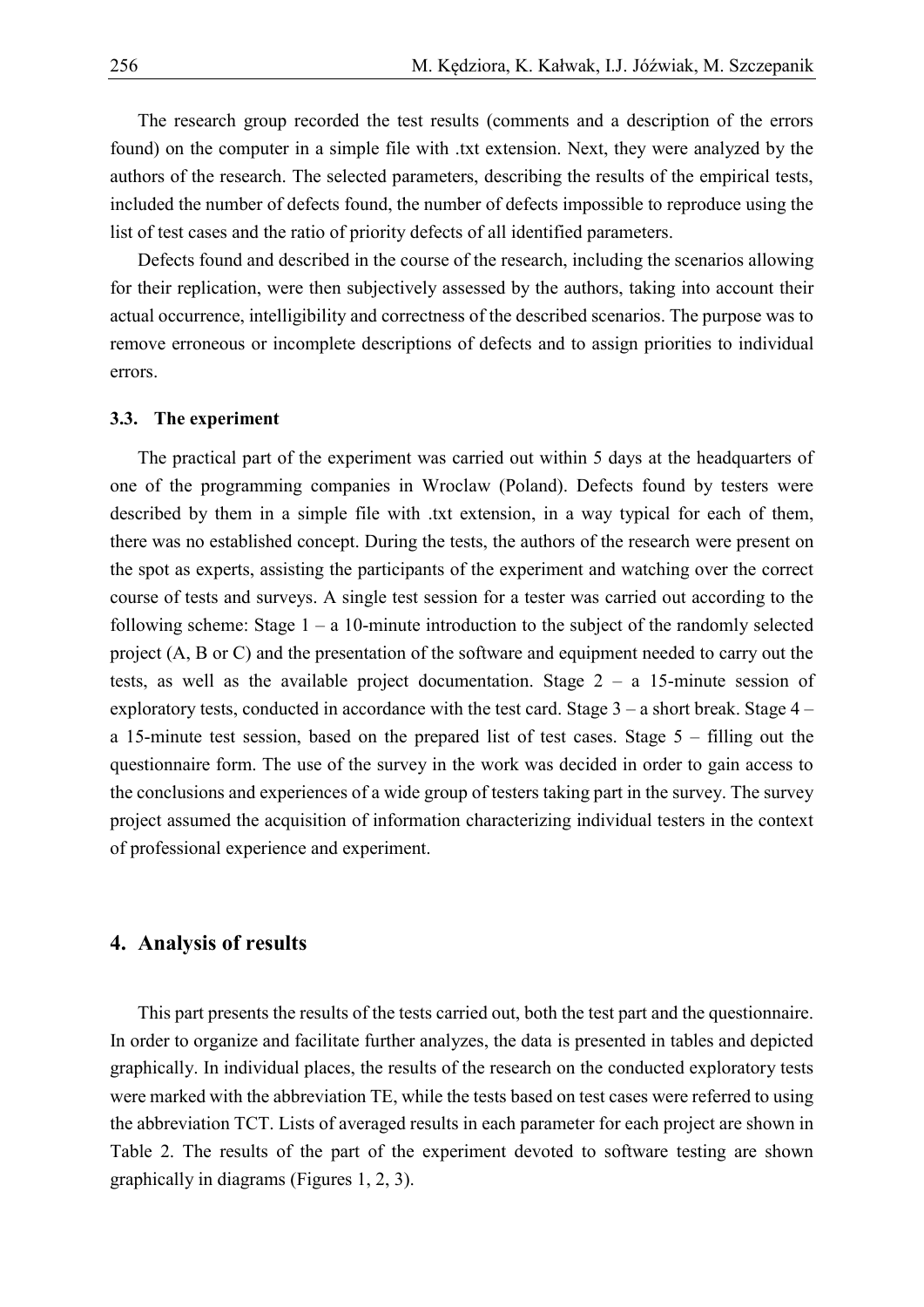

Figure 1. The results of tests carried out in Project A. Source: own work.

3 The research part, consisting in testing software from 3 different projects, yielded different results, which was in line with the expectations, due to the diversity of programs. The highest 5 number of defects in a single test session was detected in Project C (6 in TCT tests and 5 in TE). In Project B the number of defects found was relatively smaller and, in the best case, it equaled to 3 errors for TE and 2 for TCT. The number of errors found only by exploratory tests for each project did not exceed 2, and the total number of priority defects ranged between 9 0 and 3, the highest result was recorded for the test session conducted on the application tested in Project A, while in Project B, none of the respondents were able to detect any single error. 11 These facts may be due to differences in the production phases of the product. In the case of the application from Project A, it was one of the first versions of the software, while in Project B, 13 the testers studied software that was in advanced development, regularly subjected to the process of automatic regression testing. Attention was paid to the weakest results of the test 15 sessions. In all projects, there were cases in which, during individual exploratory test sessions, the tester was unable to find any, or only one error in the software they tested, which could be caused by the lack of adequate experience in conducting such tests, as well as short duration of the session.

The analysis also took into account average results for all testers within one project. Attention is paid to the tendency regarding the number of defects identified for each project, which was greater for tests based on test cases. For Projects A and C, testers reported about 22 1.5 defects on average. Only in the case of Project B, the difference was small and amounted to 0.2 errors, but, again, it is worth noting that none of them was considered a high priority error. The part of the research following the test consisted in conducting a questionnaire among 25 the participants, containing 26 questions. The first part of the questions referred to the 26 professional experience of the respondents. Among the persons participating in the study, 27 the longest working experience as a tester equaled to about 11 years, while the shortest one was below one year. Among just over a half of people, the experience did not exceed 2 years, and one third of the testers worked in the profession between 2 and 5 years. The number of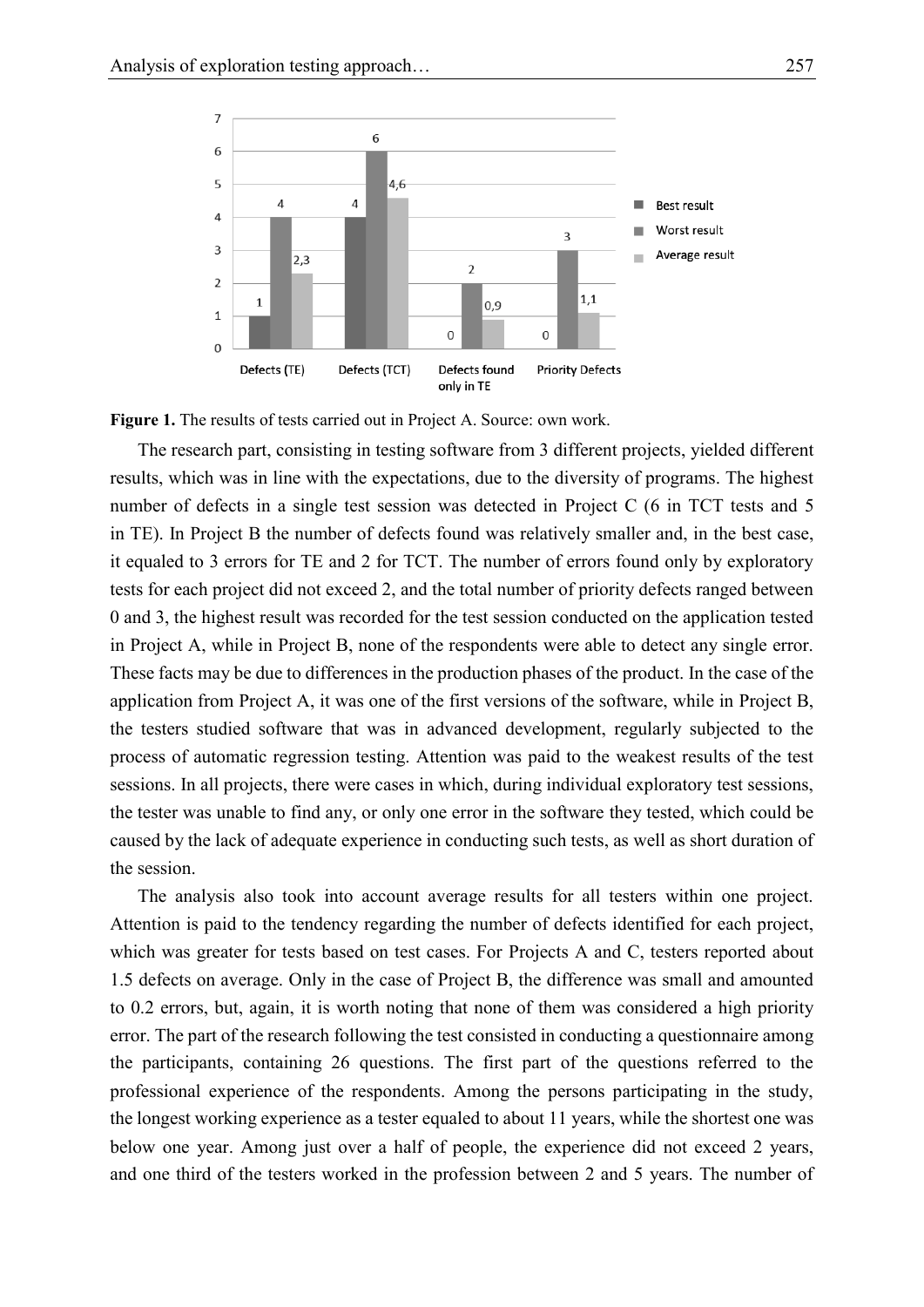projects, in which the participants of the test were involved, was from 1 to 8. Most often, in case of 80% of the respondents, the number of projects did not exceed 3 (results for  $1, 2$ ) 3 and 3 projects were balanced).



5 **Figure 2.** The result of tests carried out in Project B. Source: own work.

6 A significantly smaller number of testers worked on 4 or more projects (only 6 people – 7 20% of respondents). Each of the testers also answered several questions about the experience in the use of exploratory tests, as well as those based on test cases. The vast majority, 90% of respondents (27 people), used the TCT method at work in every previous project, while 10 25 people implemented it from the very beginning of their professional career, and only 2 people less than a year shorter. It is worth noting, that three people, who did not have experience with TCT tests, worked in specific projects, where the vast majority of tests were based on exploration techniques, related mainly to the tester's experience. In the case of exploratory tests, over half of the respondents (17 people) indicated their experience in the implementation of those. The vast majority (12 people) used them in every project. Four people did not use TE in any of the projects, which they worked on, and only one respondent pointed to two such projects. In the study group, both tests – based on test cases and exploratory tests – were widely used approaches to testing, but more formalized TCT tests were used more frequently, as can be seen from the experience of almost every participant in the experiment.

The next set of questions focused on the evaluation of individual elements of the testing experiment using a five-point Likert scale. The first question concerned the intelligibility of the introduction to the tests. Most of the testers rated it as sufficient and comprehensive. Average scores for individual projects were relatively similar and oscillated around 4, and only 5 people rated the level of intelligibility and adequacy of the introduction at 3. The level of complexity 25 of the tested software was the subject of the next question. The differences between the projects 26 were definitely greater, which corresponded with the nature and description of individual projects. In the case of the web application from Project A, the level of complexity was estimated at 2.7. The diagnostic program dedicated to phone services (Project C) received an average mark of 3.2, and software from Project  $B - 4.1$ . Testers were also asked to briefly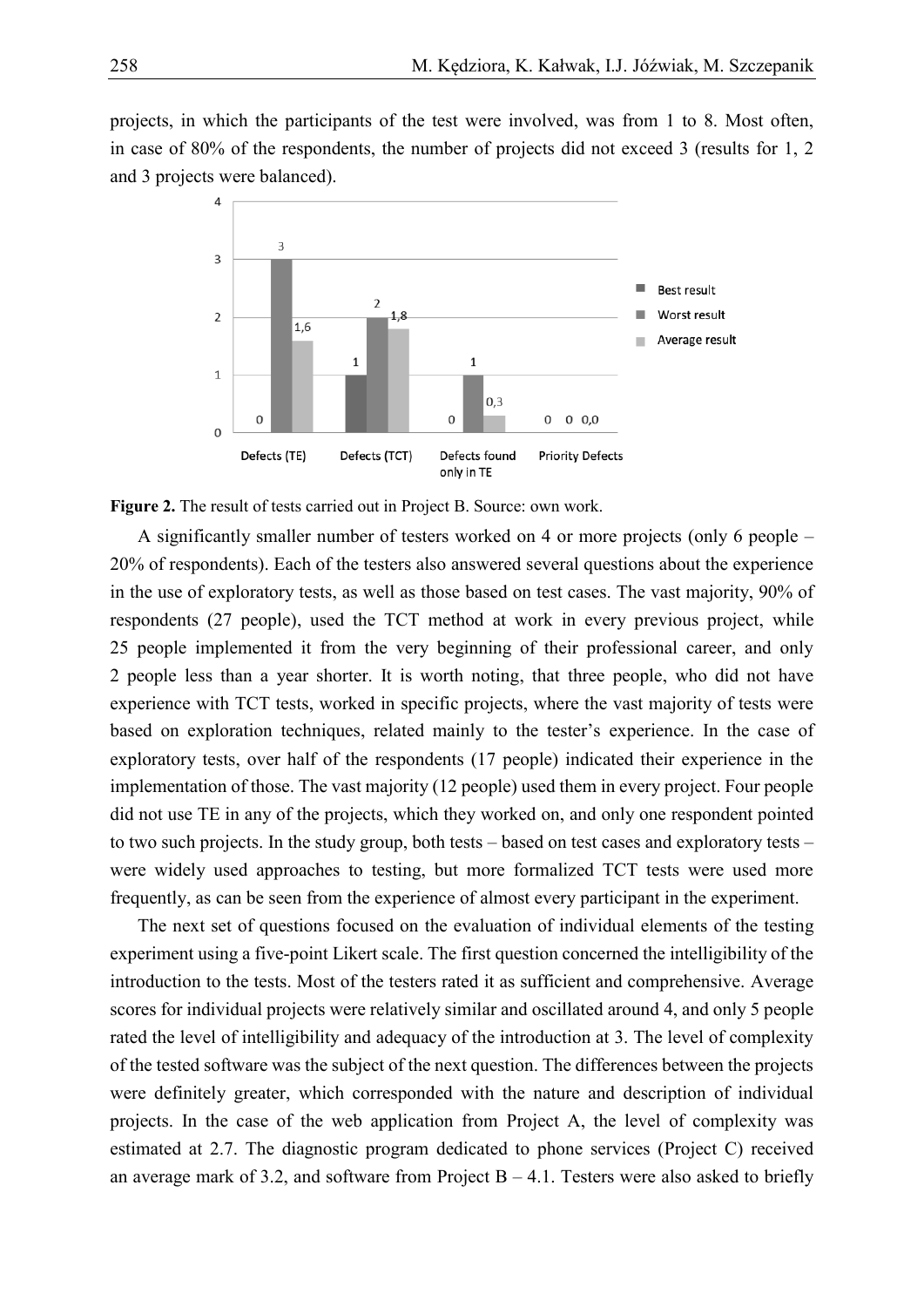1 verify and evaluate the design specification. For Project A, the testers pointed the largest gaps in the specification (average score 1.8), Project C also received a relatively low score 3 (2.7 on average), which was mainly due to obsolete documentation in the program, which has 4 changed frequently, as described even within the basic design requirements. Only Project B was rated relatively high (4.2 on average), because the project was accompanied by extensive 6 documentation, mainly concerning its current version. Question 11 concerned the evaluation of difficulty of implementing TCT tests in the tested software (Table 3).

#### 8 **Table 3.**

| Question no. | Project A | <b>Project B</b> | Project C |
|--------------|-----------|------------------|-----------|
|              | 4.30      | 4.00             | 3.90      |
|              | 2.70      | 4.10             | 3.20      |
|              | 1.8       | 4.20             | 2.70      |
| 10           | 2.10      | 2.50             | 2.20      |
|              | 2.70      | 3.40             | 3.50      |
| 12           | 3.80      | 4.00             | 3.60      |
|              | 3.10      | 2.50             | 3.60      |

| $\mathcal{L} I S t$<br>ΩT | averaged | results | ln | i each parameter for each proiect |  |  |
|---------------------------|----------|---------|----|-----------------------------------|--|--|
|                           |          |         |    |                                   |  |  |

Source: own work.

11 In all projects, it was considered relatively easy. Testers were able to carry out this type of tests without major problems, thanks to the prepared test scenarios and short introduction, average ratings between projects ranged between 2.1 (Project A) and 2.5 (Project B). Testers were also asked for a similar assessment for exploratory tests. In this case, the results were more varied, ranging from  $2.7$  (Project A) to  $3.5$  (Project C). A clear difference was observed indicating an increase in the difficulty of conducting tests between TCT and exploratory tests. The reason for this fact could be the lack of test scenarios in TE, which forced the tester to constantly conduct and create tests based on their own experience and ongoing test results. This situation requires more experience from the tester and could be more difficult for less experienced people. In the next two questions, respondents estimated the usefulness of the tests performed.

In the case of TCT, all of the testers involved were relatively consistent in evaluating them as valuable (average ratings fluctuated between 3.6 for Project C and 4.0 for Project B). 24 In the question about TE, testers from Projects A and B indicated a clearly lower usefulness of 25 tests (3.1 and 2.5 respectively), while the noteworthy fact was the average rating achieved in Project C, which was 3.6, i.e. exactly the same as in the case of TCT tests. This may have resulted from the effectiveness of conducted exploratory tests, which, in the case of Project C, yielded the best results – the average number of defects found was the highest  $(3)$ , also the 29 percentage of errors detected only in TE was the highest (only in Project C the average result exceeded the value of 1 error). The next set of questions in the survey examined the general 31 opinion of participants on exploratory tests and those based on test cases in programming 32 projects. The testers received two questions regarding both approaches, the first concerned the assessment of suitability, the second concerned the use of the approaches mentioned.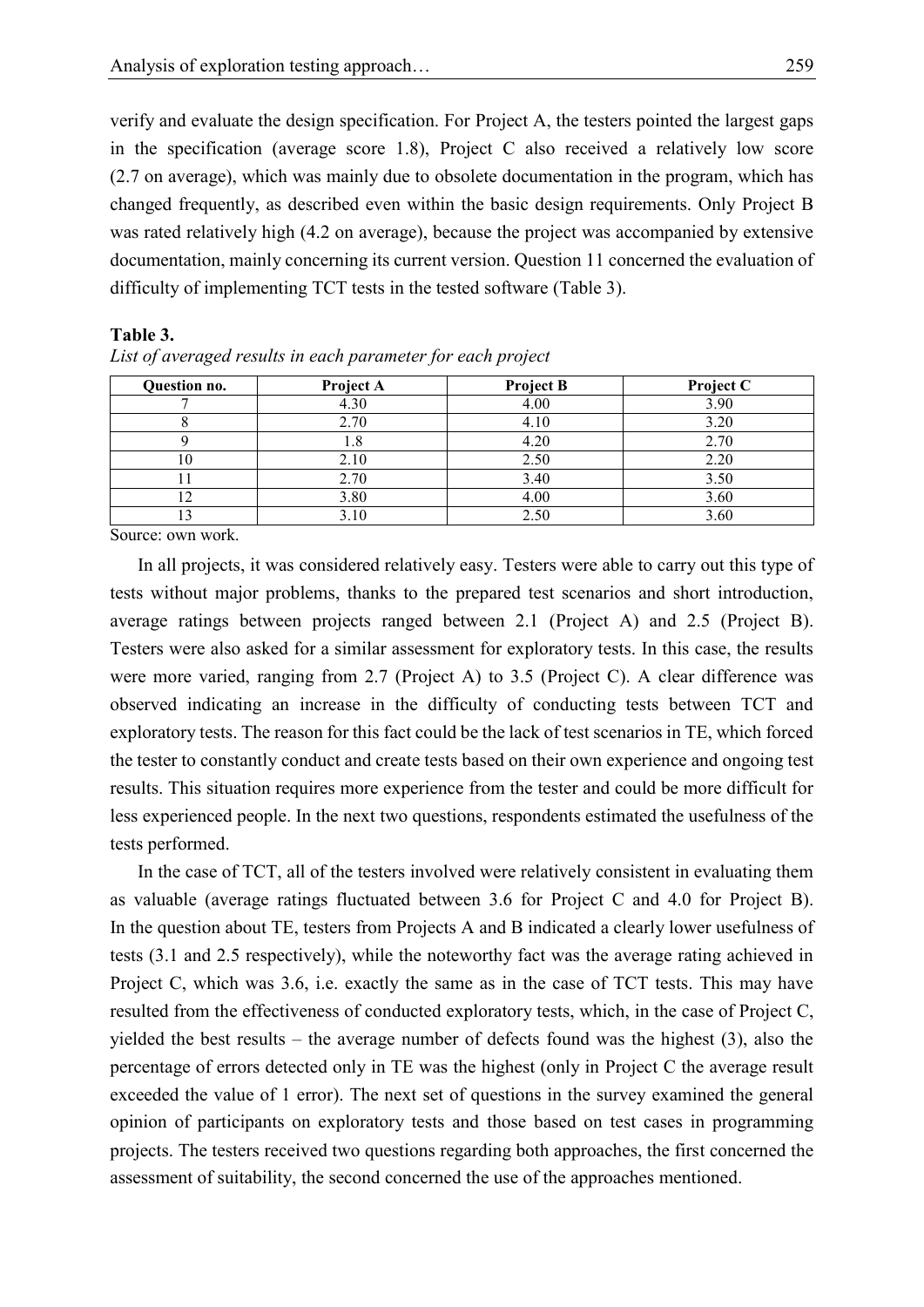

Figure 3. The result of tests carried out in Project C. Source: own work.

The results for each question within one approach strongly correlated with each other, and the average values of responses for the whole group of testers were very similar 5 (4.47 and 4.6 for TCT tests, as well as 3.9 and 3.83 for TE). This could indicate that testers identify them with the characteristics of suitability and the need to conduct a given type of tests. It should be noted, once again, that testers turned to a more formalized approach to testing, as the results obtained for TCT were clearly higher. In the next question (No. 18), which was 9 open-ended, testers were asked about general opinions about exploratory tests (advantages, disadvantages, essential features).

The results are summarized in the table. The largest number of respondents indicated the 12 usefulness of TE in case of limited time to conduct tests, the ability to conduct them despite the lack of design documentation and the importance of the tester's experience in the context of 14 their effectiveness. Respondents also exchanged features related to saving time associated with 15 the preparation of tests and indicated a low level of formalization and a random approach to the 16 creation of tests. Two persons mentioned the following features: TE usefulness in the case of frequently changing design requirements, limited resources, the need to conduct end-useroriented tests; the fact that it complemented other testing approaches was also indicated, while the documentation of test results was negatively evaluated, as it was often lacking and incomplete. In the next question, the testers indicated that participation in the experiment did not change their position in the context of exploratory tests (90% of respondents). The other three people pointed out in the next question the way their opinion changed: two of them 23 considered TE to be potentially useful in their current project, and one acknowledged the nonaccidental process of creating subsequent tests, wide application and the need for experience and great attention from the tester. In the last part of the survey, the testers were asked about the use of exploratory testing in their current projects. Out of 30 participants, almost  $2/3$ 27 indicated that exploratory tests are used in their current projects. When asked about the phase of the project, in which the exploratory tests were implemented, none of the respondents indicated the initial or final phase, the most (11 people) indicated the middle stage of work on the project. Of the remaining group, the testers found moderate use in the introduction of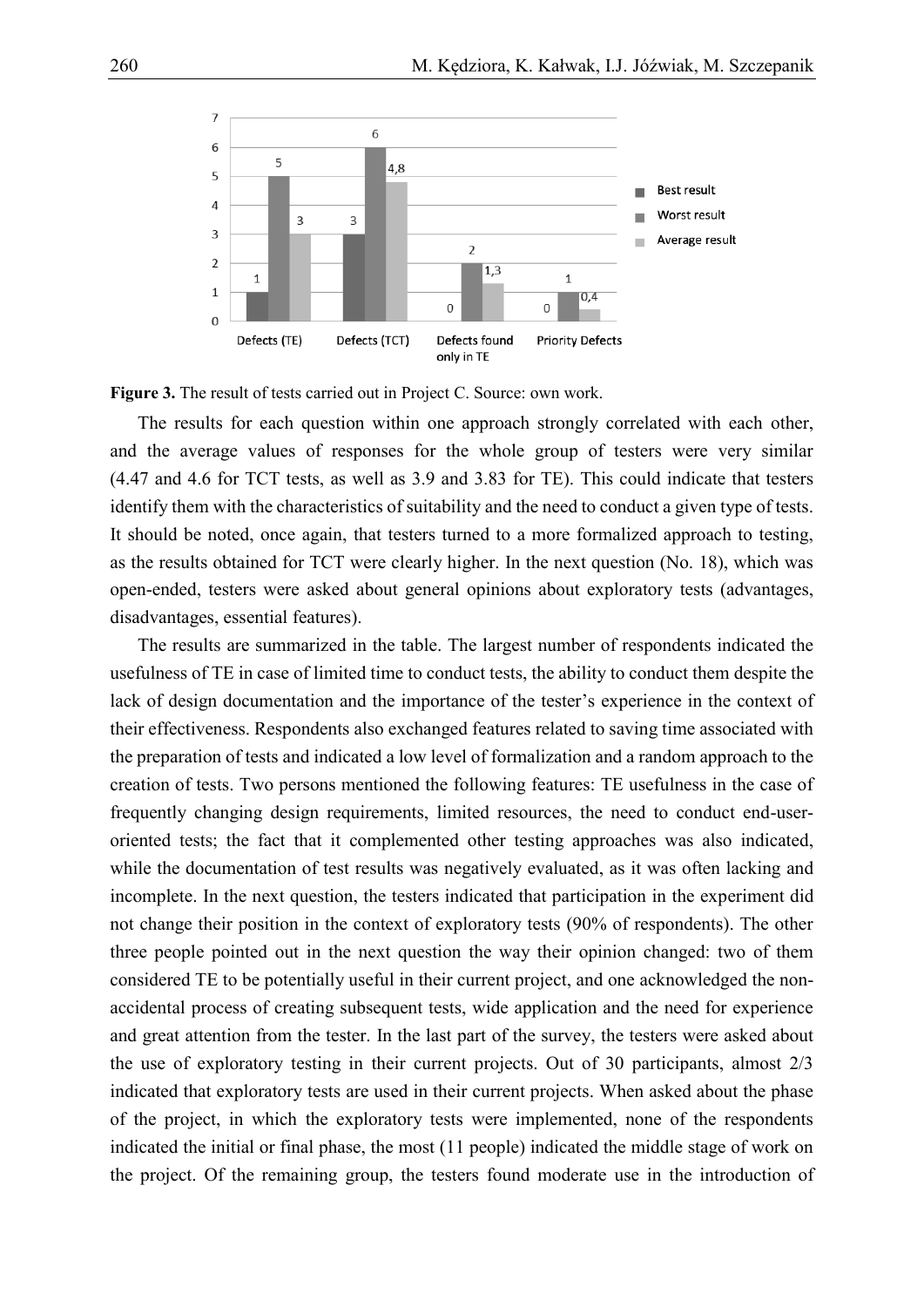exploratory tests in their current projects (average rating of 3.73), while rated the need for introducing this type of tests lower (2.82 on average), which could be due to the opinion on the difficulties in introducing TE (average score 3.73). It is worth noting, that the testers found the TE to be equally useful as it is difficult to implement in their projects.

### 5 **5. Summary and future work**

As part of the research, an experiment was carried out, consisting of two parts: a test and 7 a questionnaire. The test part has been simplified, due to limited resources, and the test results should be treated as illustrative. It would be useful to broaden the research on the subject of exploratory testing, especially with the use of a larger group of testers, coming from a larger number of companies and institutions, which would help in obtaining objective research results. An important factor would also be a change in the testing conditions, e.g. the length of the test 12 session should be extended to the commonly used one (about 1-2 hours). It would also be worth examining the influence of external factors on the effectiveness of exploratory testing as a field 14 requiring focus and attention from the tester (e.g. the impact of the so-called office noise on the effectiveness of exploratory tests).

The test results indicated a slightly lower efficiency of exploratory tests, which is not 17 consistent with the studies in (Itkonen et al., 2017). Lower efficiency of tests was influenced by such factors as: selection and character of the tested software, very short test sessions  $\mu$  (in the case of TE alone, it is usually from 1 to 2 hours, in the case of the experiment, due to limited resources, the time of a single session has been shortened to 15 minutes), lack of 21 knowledge about the software produced in a given project (the testers had no previous contact with the program being tested), in the case of some of the testers, also lack of experience in 23 conducting exploratory tests. Exploratory testing has positive aspects in terms of saving time, 24 since there is no need to prepare test cases and the creation of documentation of test results, as well as the ability to conduct tests despite the lack of defined test cases. Exploratory testing 26 is highly useful in case of limited resources, e.g. in terms of time to conduct tests using a formal 27 approach, in programming projects containing insufficient documentation, in case of frequent 28 changes to the software or design requirements, in end-user-oriented tests. It is also suitable for a diverse approach to testing (e.g. in combination with TCT tests, to complement them). In addition to the above-mentioned features, authors conclude significant advantages of exploratory tests, like usefulness in cases when it is necessary to quickly learn how the software works, when a quick feedback is needed on the defects found. It is also worth paying attention 33 to the indicated disadvantages of exploratory tests, like the need for disciplined approach to 34 creating documentation of test results, experience, the ability to focus and creativity on the part of the tester.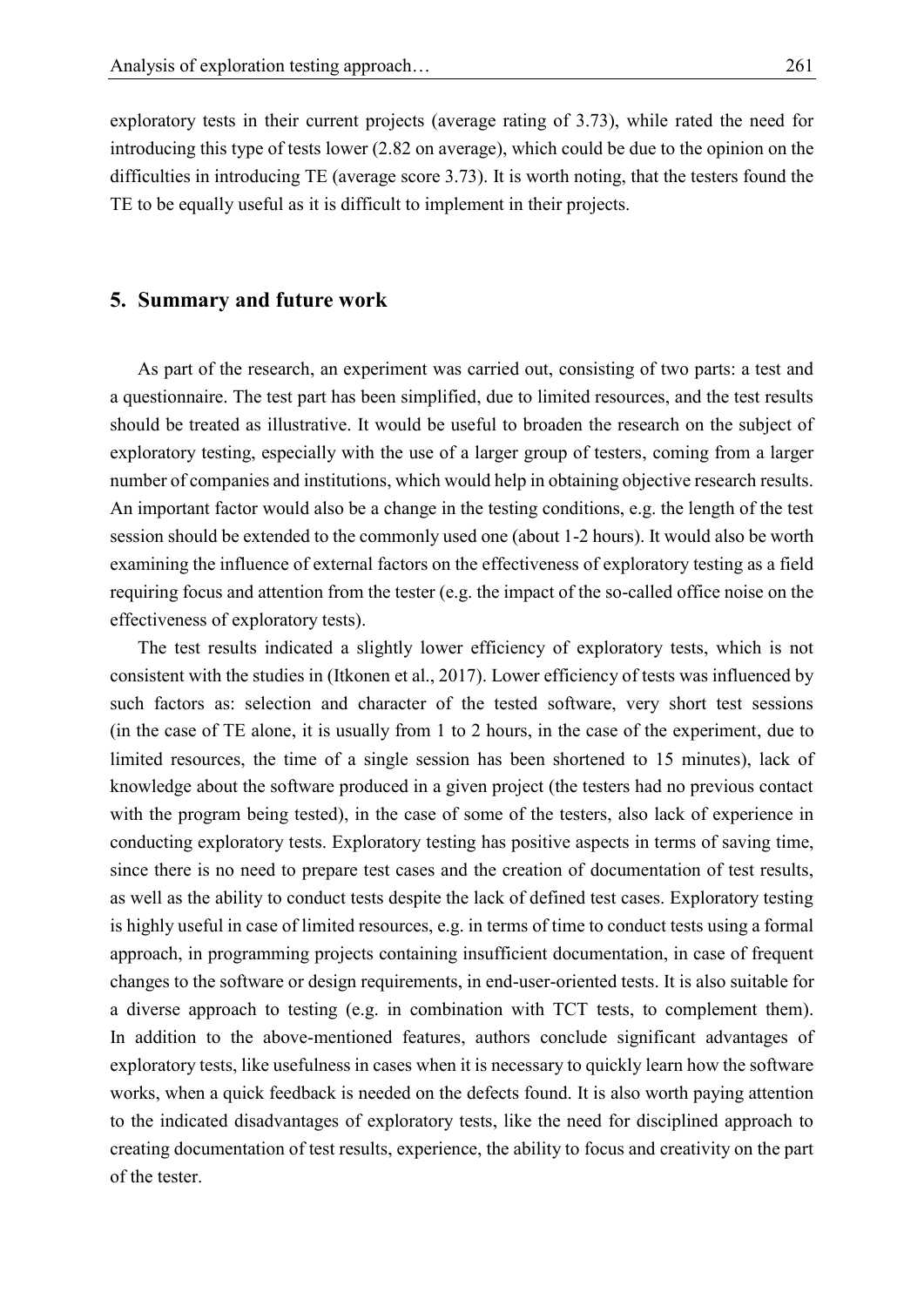In summary, exploratory tests are an approach that has many advantages, which make them convenient and suitable for use in many programming projects. It requires the involvement of experienced testers, proper planning of test objectives, focus and creativity during test sessions, however, well-made exploratory tests allow for quick understanding of the software operation, dynamic test creation, provide high efficiency in defect detection and can be a valuable complement to formal tests.

# **References**

- 1. Agruss, C., and Johnson, B. (2000). *Ad Hoc Software Testing: A perspective on exploration*  and improvisation. Florida Institute of Technology.
- 2. Bach, J. (2003). *Exploratory testing explained*. Satisfice, James Bach
- 3. Bures, M., and Filipsky, M., and Jelinek, I. (2018). Identification of Potential Reusable Subroutines in Recorded Automated Test Scripts. *International Journal of Software Engineering and Knowledge Engineering. January,* pp. 3-36.
- 4. Elmendorf, W. (1967). *Evaluation of the Functional Testing of Control Programs*. London: 15 IBM.
	- 5. Gilb, T. (1977). *Software metrics*. Winthrop Publishers.
	- 6. Guo, S., et al. (2018). Crowdsourced Web Application Testing Under Real-Time Constraints. *International Journal of Software Engineering and Knowledge Engineering. June*, pp. 751-779.
	- 7. Hellmann, T.D., and Maurer, F. (2011). *Rule-based exploratory testing of graphical user interfaces*. Agile Conference. IEEE.
	- 8. Hurley, W.D. (1995). *Software engineering and knowledge engineering: trends for the next*  decade. New York: World Scientific.
	- 9. IEEE 730 (2014). *Standard for Software Quality Assurance Processes*. IEEE.
	- 10. IEEE 829 (2008). *Standard for Software and System Test Documentation*. IEEE.
	- 11. ISO/IEC/IEEE 29119 (2013). *Software Testing Standard*. ISO/IEC/IEEE.
	- 12. ISO/IEC 25010 (2011). *Systems and software engineering – Systems and software Quality Requirements and Evaluation (SQuaRE) – System and software quality models*, IEEE.
	- 13. Itkonen, J., and Mantyla, M.V., and Lassenius, C. (2007). *Defect detection efficiency: Test case based vs. exploratory testing.* First International Symposium on Empirical Software Engineering and Measurement ESEM. IEEE.
	- 14. Itkonen, J., and Mantyla, M.V., and Lassenius, C. (2009). *How do testers do it? An exploratory study on manual testing practices.* 3rd International Symposium on Empirical Software Engineering and Measurement, ESEM 2009. IEEE.